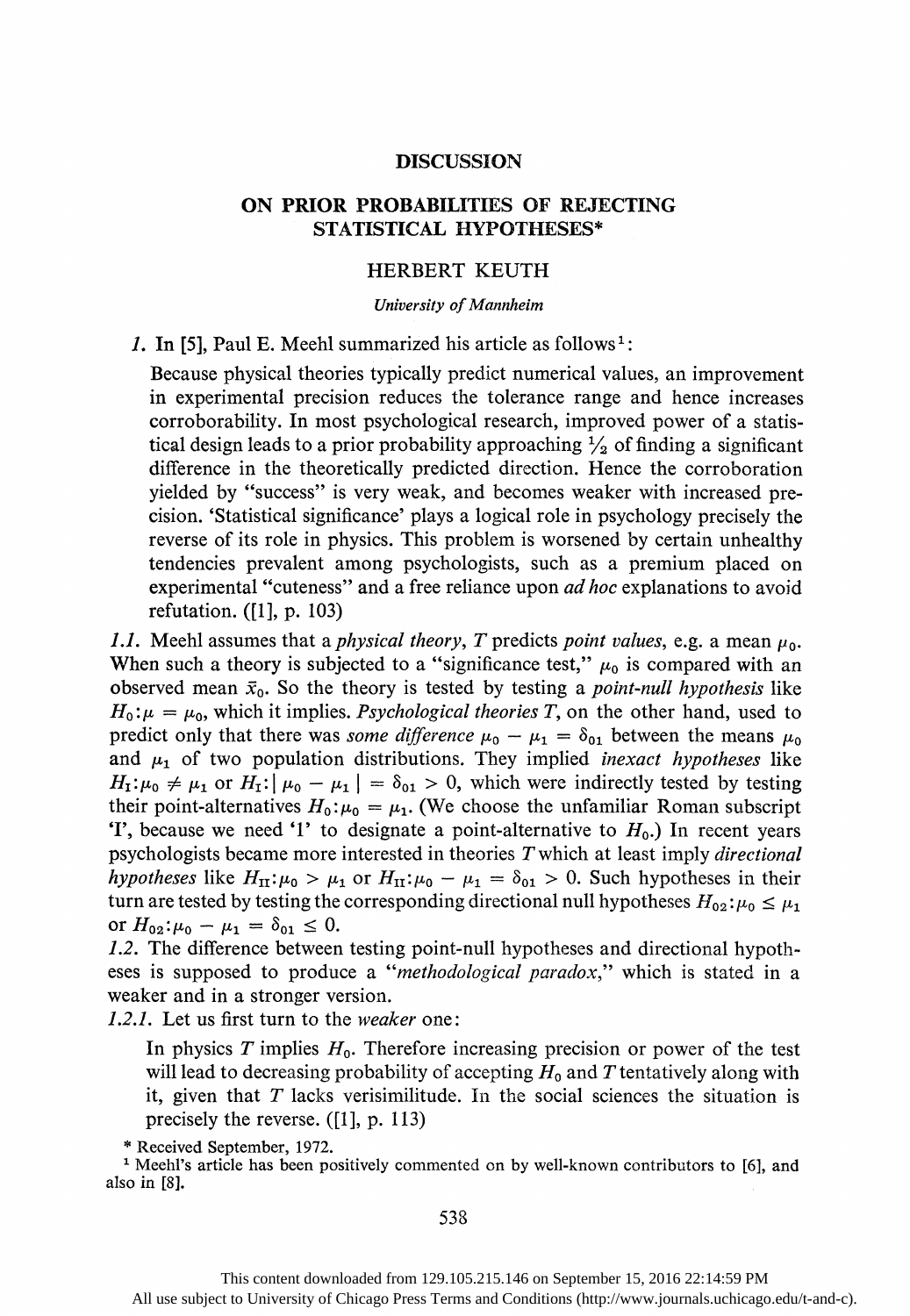**Now 'versimilitude' is not a term of probability theory or of statistics but stems from Popperian philosophy of science. Thus far, Popper has not furnished a tenable definition. We may, however, easily interpret Meehl's statement as saying that**  increasing precision will lead to decreasing probability of accepting  $H_0$ , given that **it is false. This is true e.g. of hypotheses on means; but generally we can assert only that the probability remains constant or decreases. However, in the social sciences the situation is by no means "reversed." The probability of accepting an**  inexact hypothesis  $H<sub>I</sub>$ , given that it is false, is identical with the significance level, and the probability of accepting a directional hypothesis  $H_{II}$ , given that it is false, **approaches the significance level as its upper limit. (For details see below section 2.) 1.2.2. Now we turn to the stronger version. It says that in physics, "if the theory has negligible versimilitude, the logical probability of its surviving such a test is negligible" ([1], p. 113). Meehl uses 'logical probability' simply as a synonym of 'prior probability' and does not refer to any calculus of logical probability or partial implication as produced by Carnap. But the probability he refers to is of course relative or "a posteriori." He obviously means that the probability of**  accepting  $H_0$  (and T tentatively along with it) given  $H_0$  is false, approaches zero, if **the precision of the test grows perfect. Again this is true e.g. of hypotheses on means, but it cannot be generally asserted. While there is no stronger statement on the**  probability of accepting an *inexact* hypothesis  $H<sub>I</sub>$ , given it is false, Meehl claims that the probability of accepting a *directional* hypothesis  $H_{II}$ , "even if the theory [which implies the hypothesis] is totally without merit," approaches  $p = 0.5$ , when **the power grows perfect ([1I], p. 111). If the level of significance is, as usual, set at**  0.01 or 0.05, the probability of accepting  $H_{II}$ , given it is false, cannot be  $p = 0.5$ . But the *absolute* probability of accepting  $H_{II}$  can still be 0.5. However, its computa**tion presupposes material assumptions as to the prior probabilities of the various alternatives.** 

**1.2.3. Though Meehl considers making "prior-probability assumptions concerning the actual distribution of true differences in the whole vast world of psychological experimental contexts" ([1], p. 111) illegitimate, he thinks he can consider any point-null hypothesis "(quasi-)always false." He cannot, however, assign every point hypothesis zero prior probability; and even this assumption does not imply a probability approaching 0.5 of accepting directional hypotheses. But Meehl thinks he can generate this probability by means of a two-urn model and possibly an additional random process:** 

**Let us now conceive of a large "theoretical urn" containing counters designating the indefinitely large class of actual and possible substantive theories concerning a certain domain of psychology. . . Let us conceive of a second urn, the "experimental-design" urn, containing counters designating the indefinitely large set of possible experimental situations**  which the ingenuity of man could devise.... Since the point-null hypothesis  $H_0$  is [quasi-] **always false, almost every one of these experimental situations involves a non-zero difference on its output variable (parameter). Whichever group we (arbitrarily) designate as the "experimental" group and the "control" group, in half of these experimental settings the true value of the dependent variable difference (experimental minus control) will be positive, and in the other half negative.** 

**We now perform a random pairing of the counters from the "theory" urn with the**  counters from the "experimental" urn, and arbitrarily stipulate—quite irrationally—that a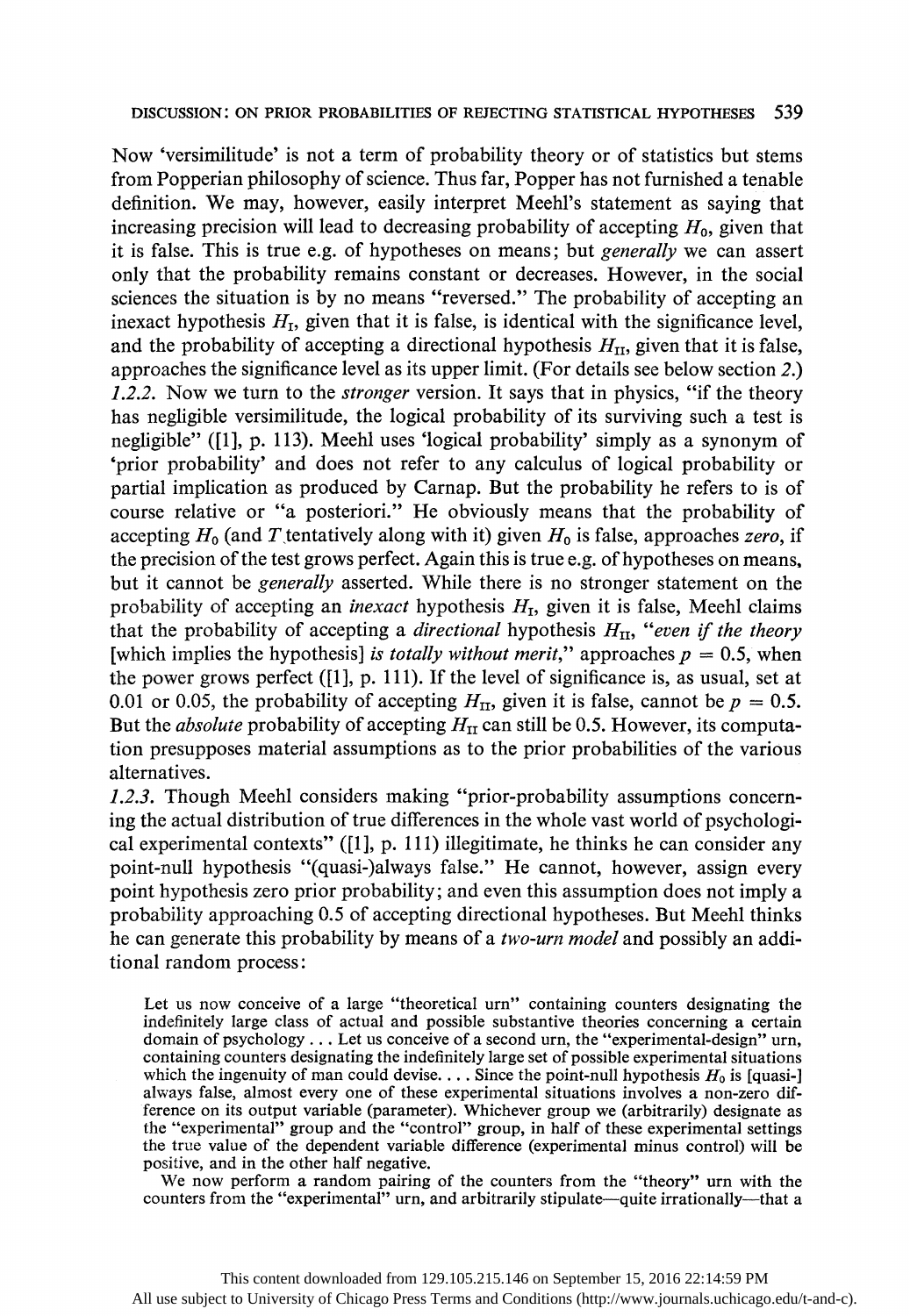#### **540 HERBERT KEUTH**

**"successful" outcome of the experiment means that the difference favors the experimental**  group  $[\mu_E - \mu_C > 0]$ ... by assuming counterfactually that there is no connection what**ever between our theories and our experimental designs (the two-urn idealization), thereby fixing the expected frequency of successful refutations of the directional null hypothesis**   $H_{02}$  at  $p = \frac{1}{2}$  for experiments of *perfect power*; it follows that, as the power of our experimental designs and significance tests is increased..., we approach  $p = \frac{1}{2}$  as the **limit of our expected frequency of "successful outcomes," i.e. of attaining statistically significant experimental results in the theoretically predicted direction. ([1], pp. 110-111)** 

**Before we examine Meehl's urn model in section 3, we must elaborate in section 2 the presuppositions of computing the absolute and relative probabilities of accepting a hypothesis.** 

**2. When computing the probability of obtaining certain experimental outcomes, we have to make assumptions on the true population distribution. Usually we do not need a complete specification. We need only know (or conjecture) the distribution is of such a kind that the corresponding sampling distribution of the parameter we are interested in may be adequately approximated by the normal distribution, provided the sample size is large. As the Central-Limit Theorem shows, any population with finite variance generates sampling distributions of the mean which may be so approximated. If we choose a significance level and decide that we wanlt the smallest region of acceptance possible at this level, we are ready to test e.g.**   $H_0: \mu = \mu_0.$ 

**2.1. If we now increase n and keep everything else constant, we get a region of**  acceptance which is a proper subset of the previous one. Let  $A_n(H_0)$  be the region of acceptance of  $H_0$  when the sample contains *n* elements and  $R_n(H_0)$  correspondingly its region of rejection. Then  $A_{n+m}(H_0) \subset A_n(H_0)$  and, as  $R_n(H_0)$  is the complement of  $A_n(H_0)$ ,  $R_n(H_0) \subseteq R_{n+m}(H_0)$ . However, a general statement on the effect of **enlarging the sample size, which does not presuppose any specific population distribution and does not refer to any specific parameter, cannot but assert that**   $A_{n+m}(H_0) \subseteq A_n(H_0)$ , i.e. the region of acceptance of  $H_0$  remains constant or decreases with increasing *n*. Therefore  $P(A_{n+m}(H_0)) \leq P(A_n(H_0))$  and  $P(R_n(H_0)) \leq$  $P(R_{n+m}(H_0))$ , i.e. the absolute probability of accepting  $H_0$  remains constant or *decreases* while the absolute probability of rejecting  $H_0$  remains constant or **increases.** 

On the other hand the risk of a type I error, the *probability*  $P(R_n(H_0)/H_0)$  *of rejecting*  $H_0$  *though it is true has, by fiat, not changed, since the significance level* **which expresses this risk, has been kept constant. The risk of type II errors, how**ever, the *probability*  $P(A_n(H_0)/H_{i\neq 0})$  of accepting  $H_0$  though it is false and some **alternative**  $H_{i \neq 0}$  **is true instead, remains constant or decreases for any**  $H_{i \neq 0}$ **. As the region of acceptance narrows, parameter values falling into the difference set of the previous and the present region of acceptance will no longer suggest the acceptance**  of  $H_0$ . Correspondingly the power of the test, the probability  $P(R_n(H_0)/H_{i\neq 0})$  of rejecting H<sub>0</sub>, given it is false, remains constant or increases when the region of acceptance of  $H_0$  narrows, as  $P(R_n(H_0)/H_i) = 1 - P(A_n(H_0)/H_i)$ . Whether it changes **and how much it changes again depends on the various alternative population distributions and on the sampling distributions of the respective parameters which they generate. In case of normal sampling distributions we can make stronger**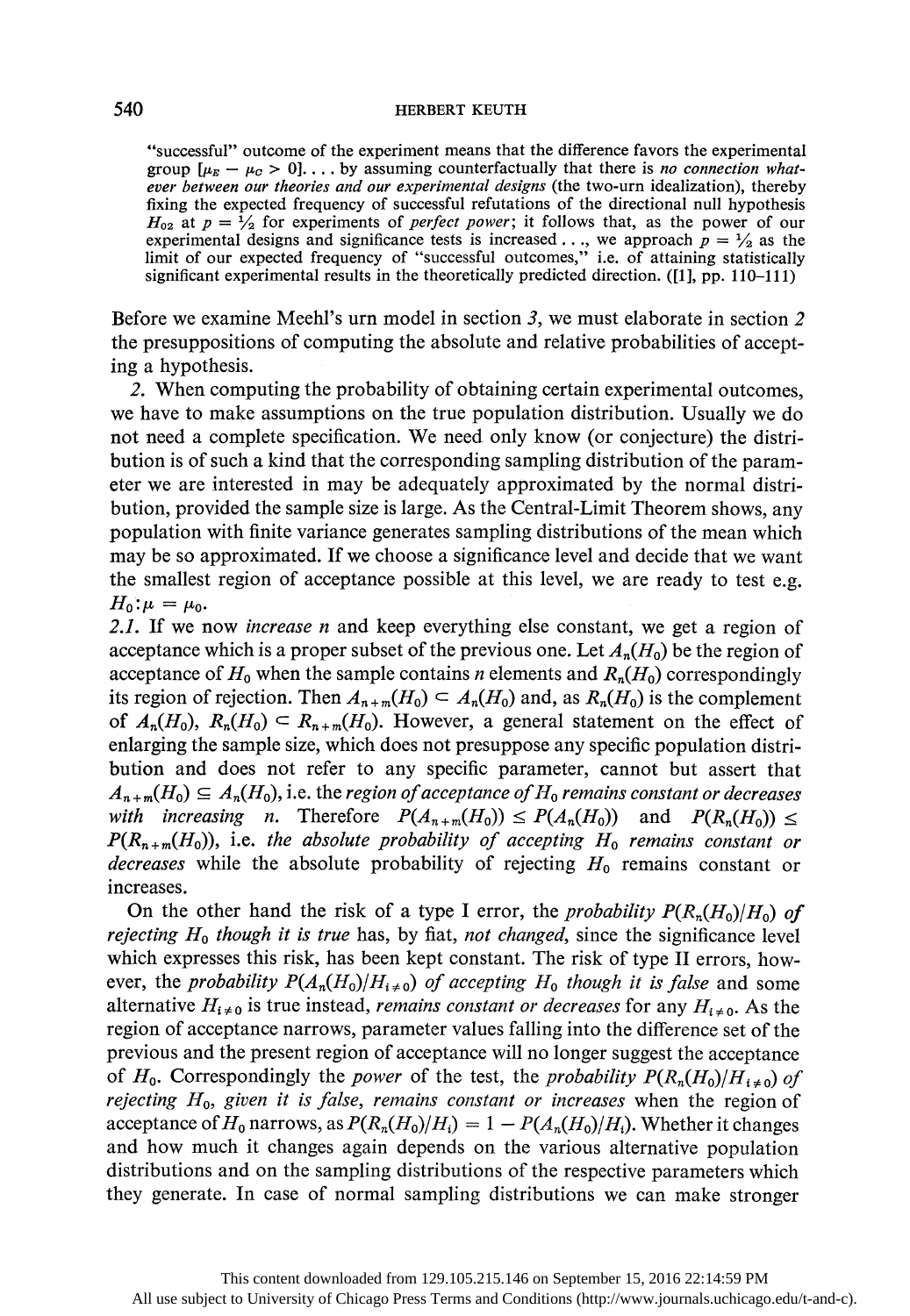**statements. All equalities in the last paragraph may be eliminated and e.g.**   $P(A_{n+m}(H_0)) \leq P(A_n(H_0))$  replaced by  $P(A_{n+m}(H_0)) < P(A_n(H_0))$ . We may even **assert that the risk of type II errors approaches zero and the power unity, if n grows infinitely large.** 

The "absolute" or "prior" probability  $P(R_n(H_0))$  of rejecting  $H_0$  may be com**puted by means of the Theorem on Total Probability:** 

$$
P(R_n(H_0)) = P(R_n(H_0)/H_0)P(H_0) + \cdots + P(R_n(H_0)/H_m)P(H_m).
$$

**The computation, however, presupposes not only the relative probabilities of**  rejecting  $H_0$ , but also the prior probabilities  $P(H_i)$ . As the event  $H_i$  occurs, if and only if the hypothesis designated by  $H_i$  is true, we must, for each *i*, know the probability that the hypothesis  $H_i$  is true. We need not here cross the border to the **philosophy of science in order to find out what a prior probability of an hypothesis being true might mean and which values it might assume. In any case we cannot**  assign zero prior probability  $P(H_i) = 0$  to *all* hypotheses  $H_i$ , because then any **term of the sum would be zero and so would**  $P(R_n(H_0))$ **. But this would lead to a** contradiction, as the same would of course hold for any term of the sum  $P(A_n(H_0))$  $H_0P(H_0) + \cdots + P(A_n(H_0)/H_m)P(H_m)$  and so for  $P(A_n(H_0))$ . But  $A_n(H_0)$  is the complement of  $R_n(H_0)$ , so that  $P(A_n(H_0)) = 1 - P(R_n(H_0))$  and consequently  $0 = 1 - 0$ . Therefore *equal* prior probabilities can only be assigned to a *finite* num**ber of alternatives. If we assigned equal nonzero prior probability to a countable number of alternatives, their sum would be infinite instead of unity. For continuous random variables the situation is similar. Their values cannot all have zero prior probability density and cannot all have equal nonzero probability density.** 

**2.2. Let us now turn to a type of statistical hypotheses which, as Meehl reports, used to prevail in psychology, viz. inexact hypotheses stating that there is some**  difference between the parameters characterizing two populations, e.g.  $H_1: \mu_0 \neq \mu_1$ . **As such hypotheses do not indicate point values, they do not generate sampling distributions. Therefore they can only be indirectly tested by testing their complements which necessarily indicate point values, as e.g.**  $H_0: \mu_0 = \mu_1$ **.** 

**Anything stated above on point hypotheses is true of these point hypotheses too. But**  $A_n(H_0) = R_n(H_1)$ . Therefore  $A_{n+m}(H_0) \subset A_n(H_0)$  implies  $R_{n+m}(H_1) \subset R_n(H_1)$ and this in its turn implies  $A_n(H_1) \subset A_{n+m}(H_1)$ , as  $R_n(H_1)$  is the complement of  $A_n(H_1)$ . But if we disregard the fact that in our example  $H_1$  asserts the inequality **of two means and make a general statement, we have to replace the proper inclusions by simple or improper inclusions. So, when the sample size grows, the region of**  acceptance of  $H_1$  remains constant or grows. Consequently  $P(A_n(H_1)) \leq P(A_{n+m}(H_1)),$ i.e. the prior probability of accepting  $H<sub>I</sub>$  remains constant or grows as well. Again the probability of rejecting  $H_0$ , given that  $H_0$  is true, or of *accepting*  $H_1$ , given that  $H_1$  is **false, has by fiat not changed, as the level of significance has been kept constant:**   $P(A_{n+m}(H_1)/H_0) = P(A_n(H_1)/H_0)$ . On the other hand the probability of accepting  $H_1$ , *given H<sub>I</sub> is true,* as one of the hypotheses  $H_i$  from which  $H_i$  follows is true, *remains* constant or increases, i.e. for any  $i \neq 0$ ,  $P(A_{n+m}(H_1)/H_i) \geq P(A_n(H_1)/H_i)$ . In case of a *normal* sampling distribution the power  $P(R_n(H_0)/H_i)$  approaches unity for any  $i \neq 0$  and so does the probability  $P(A_n(H_1)/H_i)$  of *correctly accepting*  $H_1$ . But unless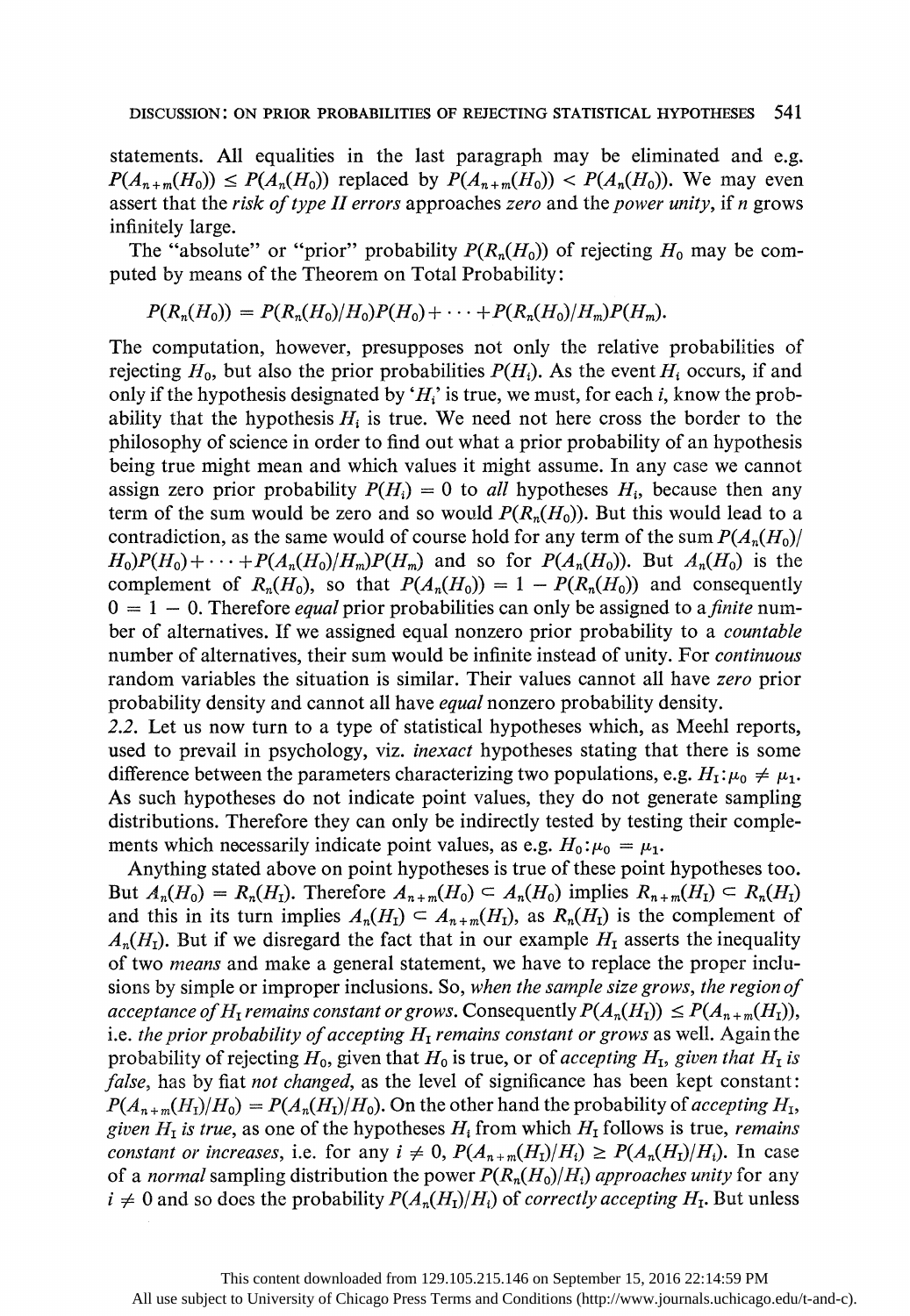we know the prior probabilities  $P(H_i)$ , we cannot compute the absolute probability  $P(A_n(H_1))$  of accepting  $H_1$ . Can we call this the result of a *more lenient test?* **Obviously nothing is wrong with increasing the chances of accepting a hypothesis when it is in fact true.** 

**2.3. Meehl's central topic, however, is significance tests of directional hypotheses**  like  $H_{II}$ :  $\mu_0 > \mu_1$ . The directional alternative of  $H_{II}$  is  $H_{02}$ :  $\mu_0 \le \mu_1$ , which specifies the necessary point value  $\mu_0 = \mu_1$ . (Meehl uses 'H<sub>1</sub>' where we use 'H<sub>II</sub>'.) **Anything said in 2.2. on inexact hypotheses may be transferred without restriction to directional hypotheses. Only one additional point has to be mentioned. With directional hypotheses there is only one limit of the regions of acceptance and rejection which may "move" when** *n* **changes, while with hypotheses like**  $\mu_0 =$  $\mu_1$  ( $\mu_0 \neq \mu_1$  and  $\mu_0 \neq \mu_1$ ) and  $\mu_0 \neq \mu_1$  ( $\mu_0 > \mu_1$  or  $\mu_0 < \mu_1$ ) there are two, one for **each of the relations given in parentheses. But this does not change anything about**  the (topological) relations between the regions of acceptance for different  $n$ , nor **does it change anything about the relations of their probabilities. If, in the formulae**  given in 2.2., we substitute  $H_{02}$  for  $H_0$ ,  $H_{II}$  for  $H_I$  and 'for any  $H_i$  which implies  $H_{II}$  for 'for any  $i \neq 0$ ', we get analogous theorems valid for directional hypotheses. In particular the probability  $P(A_n(H_{II})/H_i)$  of *correctly accepting the* directional hypothesis  $H_{II}$  approaches unity-not 0.5-for each  $H_i$  which implies  $H_{II}$ , when the sampling distribution is *normal*.

**3. Let us now examine Meehl's urns. The number of counters which they contain has to be infinite. Otherwise, e.g. the "theoretical urn" could not even hold counters representing all rational values which some random variable can take.**  But as  $n \div \infty$  is zero and  $\infty \div \infty$  undefined, the probability that a counter repre**senting a specific theory or experimental design will be drawn is zero, if the theory or design is represented by a finite number of counters and otherwise undefined.** 

**If we assume that the "theoretical urn" contains only counters designating directional hypotheses, we might be tempted to argue as follows. To each hypothesis**   $H_{II}$ :  $\mu_1 - \mu_2 > 0$  there is a hypothesis  $H_{III}$ :  $\mu_1 - \mu_2 < 0$ . (Meehl uses ' $H_2$ ' where we use  $H_{\text{III}}$ .) The urn is the union of the set of all counters designating hypotheses  $H_{II}$  and of the set of all counters designating hypotheses  $H_{III}$ . Therefore the proba**bility of drawing a counter from either set is unity. But the sets exclude each other. Therefore the sum of their probabilities is unity as well. As there is a one-to-one mapping between the sets, they are equipollent. So the probability of drawing a counter from one of them can only be 0.5. But this reasoning involves a fallacy, because from each of the two sets we can extract infinite disjoint subsets, which may be mapped on the original sets and on each other. Therefore they must all have the same cardinal number. But as they are disjoint, the Axiom of Total Additivity demands that the sum of their probabilities be unity. So they cannot have a probability of 0.5.** 

**Suppose from the "theoretical urn" we have drawn a counter representing the hypothesis that the capacity to recall nonsense syllables is greater when a hand dynamnometer is squeezed. From the "experimental design urn" we may then draw counters representing experimental designs like weighing test persons, or measur-**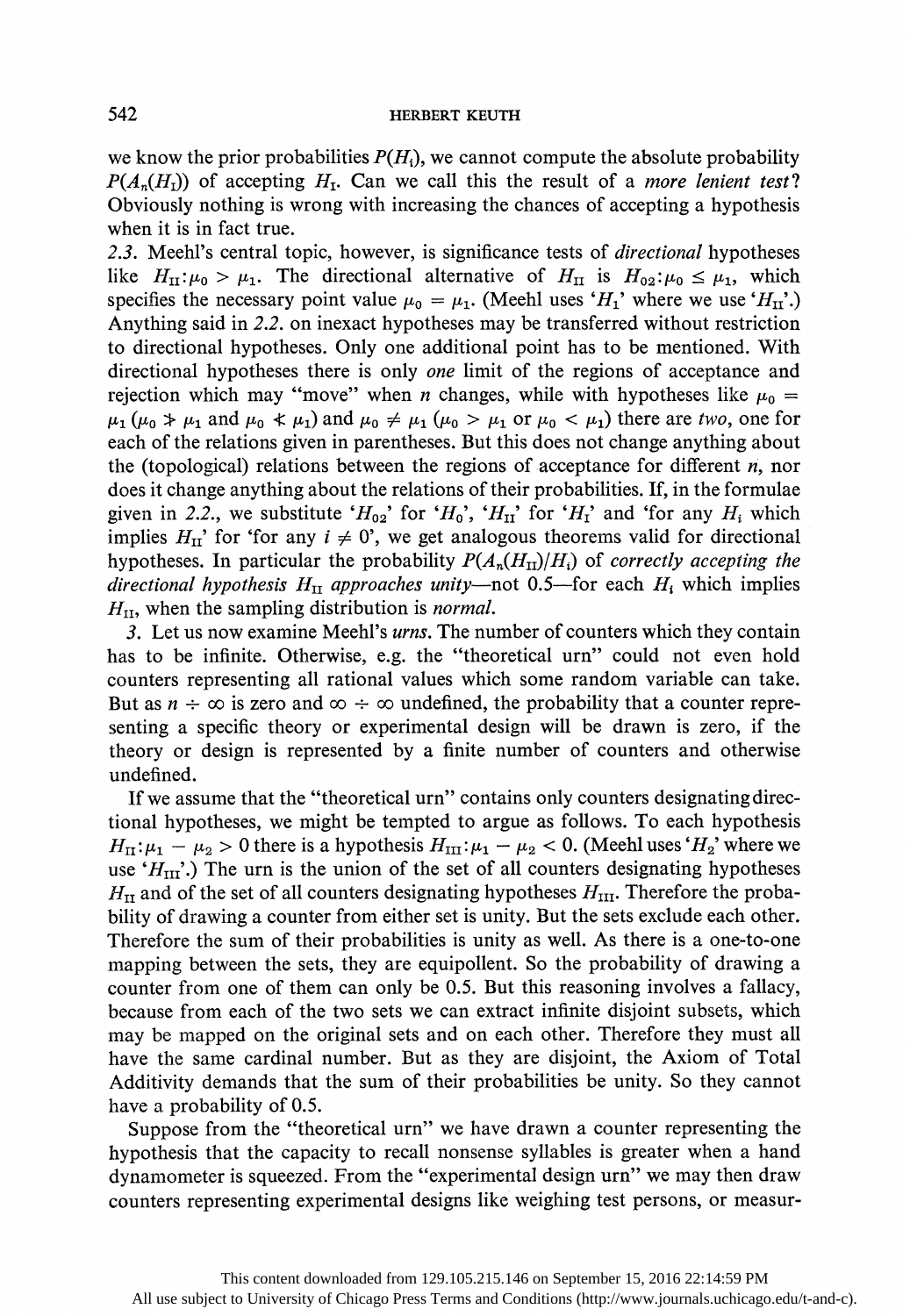**ing the time a satellite travels until it reaches Jupiter, or, . . ., or finally counting the nonsense syllables that a person squeezing a hand dynamometer recalls and comparing their number to that of the syllables recalled by a person not squeezing it. The Special Theorem on Multiplication now shows that, provided the drawings from the two urns are independent, the chances of choosing a certain theory and at the same time an experimental design permitting a test of this theory are zero-if both the theory and the relevant design are represented on a finite number of counters-otherwise they are undefined. So, random pairing of counters from the two urns will result in zero or undefined probability of subjecting a theory to a rele**vant test. Correspondingly the *probability of subjecting a theory to a relevant test* **and accepting it is zero or undefined; and this, in its turn, implies that the probability**  *of accepting a hypothesis, given it has been subjected to a relevant test is, in any case,* **undefined. So we have to discard the two-urn model. After all, in order to avoid a "logical connection between our theories and the direction of the experimental outcomes" ([1], p. 111) we have to choose unbiased tests, but this does not mean that the choice of the tests has to be statistically independent of the choice of the theories.** 

**4. Meehl mentions still another random process. He speaks of "assign[ing], in a strictly random fashion, the names 'experimental' and 'control' to the two groups which a given experimental setup treats in two different ways" ([1], p. 110). What can this mean?** 

**Selecting the test subjects randomly and randomly attributing the chosen subjects to the group which is subjected to the test (usually called the "experimental group") or to the group which is not (usually called "control group") is a presupposition of the application of probability theory which need not be mentioned here, as it has no effect on the probability of one or the other outcome of the experiment. If, however, we administer the experimental treatment to one randomly selected group, measure the random variable in this and in the control group and afterwards randomly exchange both the labels 'experimental' and 'control' and also the measured values along with them, we at best get equal probabilities of drawing the right or wrong conclusions from our test.** 

**Probably the idea behind it is the same as that of "arbitrarily assign[ing] one of**  the two directional hypotheses  $H_1$  or  $H_2$  [ $H_{II}$  or  $H_{III}$  in our terminology] to each **theory" ([1], p. 111). As a theory either implies a hypothesis or does not imply it, we cannot arbitrarily assign some hypothesis to a given theory. But we might as**  well test a theory  $T_{\text{II}}$  which implies  $H_{\text{II}}$  as some theory  $T_{\text{III}}$  which implies  $H_{\text{III}}$ . The **probability of choosing either of them might be 0.5. However, the random process which determines this probability can, for the reasons given above, not consist in drawing from the "theoretical urn." The decision might be taken by drawing from a two-element urn or by flipping a coin.** 

4.1. Will knowledge of the probability  $P(C(H_{II}))$  of subjecting  $H_{II}$  to a test permit to compute the probability  $P(A(H_{II})/C(H_{II}))$  of accepting  $H_{II}$ , given it has been *chosen for test?* As  $P(A(H_{II})/C(H_{II})) = P(A(H_{II}) \cap C(H_{II})/P(C(H_{II}))$ , the compu**tation presupposes knowledge of the probability**  $P(A(H_{II}) \cap C(H_{II}))$  **of choosing**  $H<sub>II</sub>$  for test and accepting it as a result of the test. If choosing and accepting are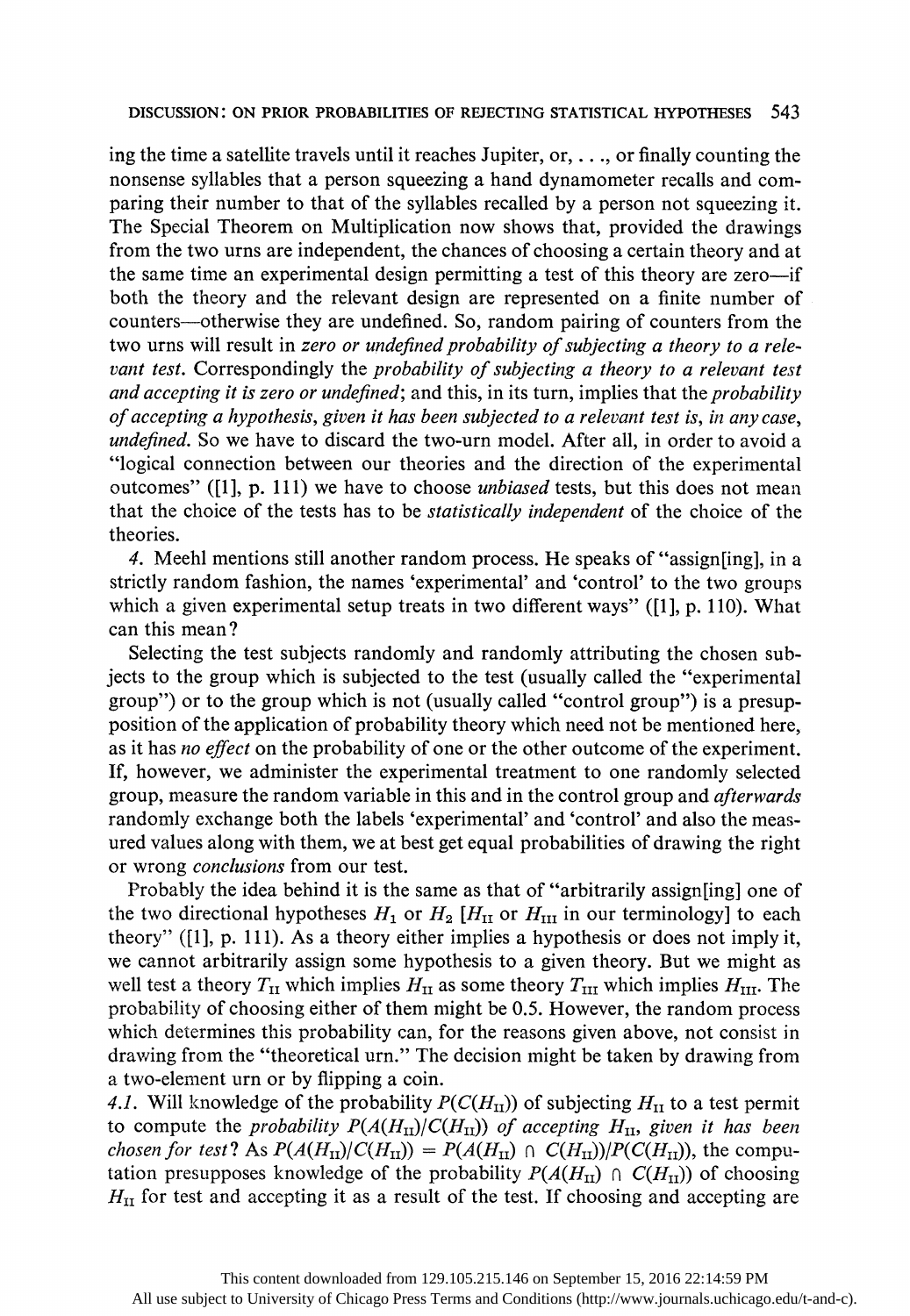independent,  $P(A(H_{II}) \cap C(H_{II})) = P(A(H_{II})) \cdot P(C(H_{II}))$ . But in order to compute this product we have to know  $P(A(H_{II}))$ .

**4.2. Possibly Meehl mistook the probability of randomly choosing a hypothesis for test for its probability of being true. This would account for his statement that "if**  we randomly assign one of the two directional hypotheses  $H_1$  or  $H_2$  [here  $H_{II}$  or  $H_{\text{III}}$  to each theory, that hypothesis will be correct half of the time" ([1], p. 111); **and for his statement "that the effect of increased precision . . . is to yield a prob**ability approaching  $\frac{1}{2}$  of corroborating our substantive theory by a significance **test, even if the theory is totally without merit" ([1], p. 111), for** 

$$
P(A(H_{II})) = P(A(H_{II})/H_{II})P(H_{II}) + P(A(H_{II})/H_0)P(H_0) + P(A(H_{II})/H_{III})P(H_{III}).
$$

If  $P(H_{\text{II}}) + P(H_{\text{III}}) = 0.5$ ,  $P(H_0) = 0$ ,  $P(A(H_{\text{II}})/H_{\text{III}})$  approaches  $\alpha/2 = 0.025$  and  $P(A(H_{II})/H_{II}) = 1 - \beta$  approaches 1, then  $P(A(H_{II}))$  approaches 0.5125.

If either  $H_{II}$  or  $H_{III}$  is true and the probability of choosing either of them is 0.5, **then the probability of choosing the true one is of course also 0.5, but this is not the**  probability that  $H_{II}$  is true or the probability that  $H_{III}$  is true. Perhaps this is more **easily recognized, when the example is innocent. Suppose we have an urn con**taining two balls marked  $\Lambda$  and  $\Lambda$ . A is red, while  $\Lambda$  is blue. Then the probability of **drawing A is identical with the probability of drawing the red ball, but it is not the probability that A is red. Only this probability, however, would correspond to the**  probability that  $H<sub>II</sub>$  is true, and this is what we need in order to compute the probability of accepting  $H_{\text{II}}$  or  $H_{\text{III}}$ .

4.3. Let us for the moment assume that we have to decide whether to take  $H_{II}$  or  $H_{02}$  as the test hypothesis. Then  $P(C(H_{II})) = P(C(H_{02})) = 0.5$  implies that the probability of choosing the true alternative is 0.5 as well. As  $H_{II}$  and  $H_{02}$  exclude each other and either of them must be true,  $P(H_{II} \cup H_{02}) = P(H_{II}) + P(H_{02}) = 1$ . The true alternative is chosen, when  $H_{II}$  is true and is chosen or when  $H_{02}$  is true and is **chosen. As our randomly choosing a hypothesis is independent of its being true,** 

$$
P((C(H_{II}) \cap H_{II}) \cup (C(H_{02}) \cap H_{02}))
$$
  
=  $P(C(H_{II})) \cdot P(H_{II}) + P(C(H_{02})) \cdot P(H_{02})$   
=  $P(C(H_{II})) \cdot (P(H_{II}) + P(H_{02}))$   
=  $P(C(H_{02})) \cdot (P(H_{II}) + P(H_{02}))$   
= 0.5 . 1.

The result is independent of the prior probabilities of  $H_{II}$  and of  $H_{02}$  and of the **power of the test. It remains valid for any hypothesis and its complement, even for**   $H<sub>I</sub>$  and  $H<sub>0</sub>$ . We need only substitute  $H<sub>I</sub>$  for  $H<sub>II</sub>$  and  $H<sub>0</sub>$  for  $H<sub>02</sub>$  in the above proof.

**The probability of choosing and accepting the true alternative can be computed, if the probability of accepting the true alternative is known. But the computation of the latter presupposes knowledge of the individual prior probabilities of each of the**  alternatives, e.g.  $P(H_{II})$  and  $P(H_{02})$ , while we only know the probability of their **union, e.g.**  $P(H_{II} \cup H_{02})$ .

**Yet, we may compute the probability of choosing an alternative and accepting the chosen one as easily as we computed the probability of choosing the true alternative.**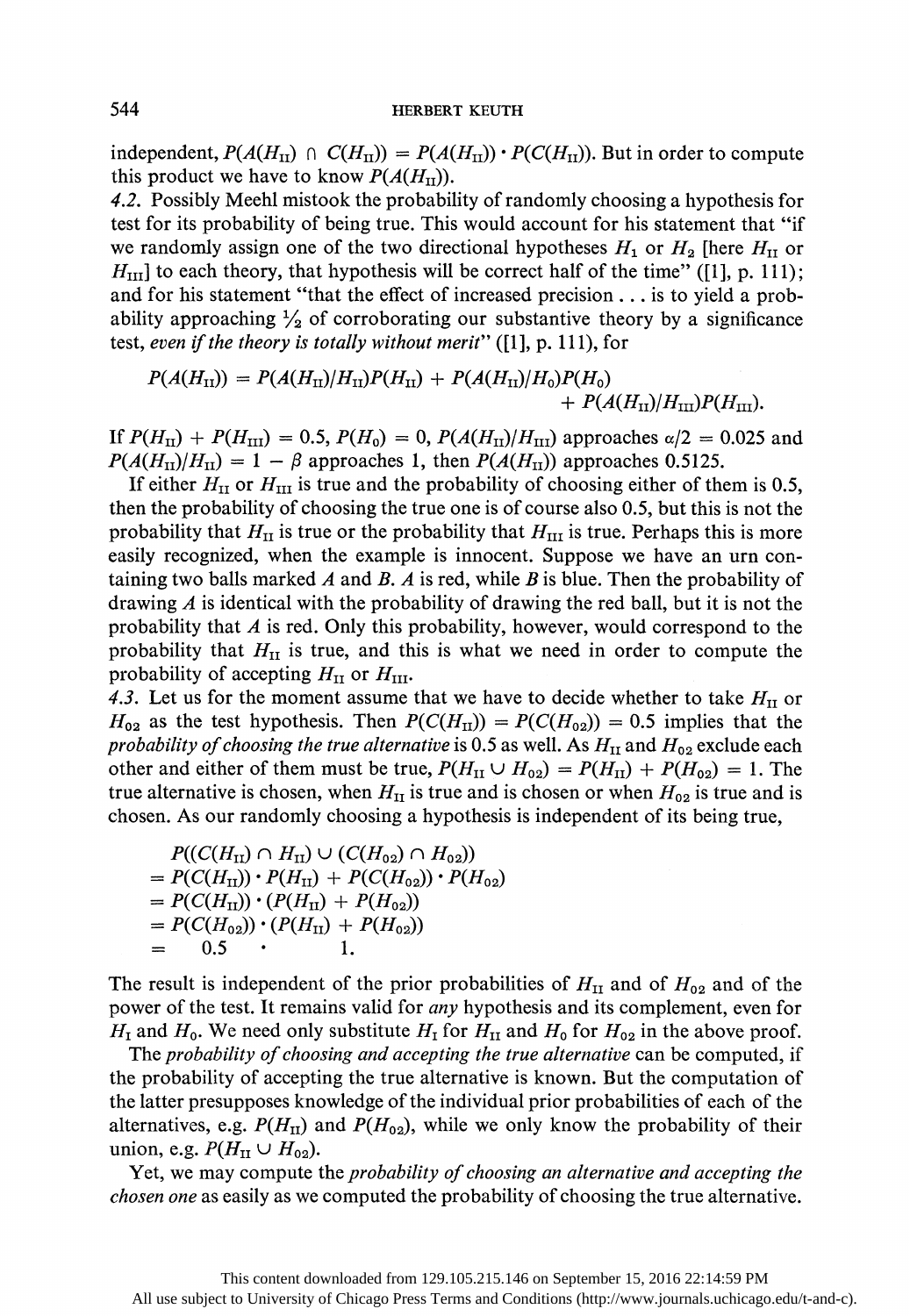**As the region of acceptance of a hypothesis and that of its complement exclude each other, either of them will be accepted, so that e.g.**  $P(A(H_{11}) \cup A(H_{02})) =$  $P(A(H_{II})) + P(A(H_{02})) = 1$ . The chosen alternative is accepted, when  $H_{II}$  is chosen and accepted or when  $H_{02}$  is chosen and accepted. As our randomly choos**ing a hypothesis is independent of our accepting it,** 

$$
P((C(H_{II}) \cap A(H_{II})) \cup (C(H_{02}) \cap A(H_{02})))
$$
  
=  $P(C(H_{II})) \cdot P(A(H_{II})) + P(C(H_{02})) \cdot P(A(H_{02}))$   
=  $P(C(H_{II})) \cdot (P(A(H_{II})) + P(A(H_{02})))$   
= 0.5 . 1.

**Again the result is independent of the power of the test and of the prior probabilties of the respective alternatives, and it is valid for any hypothesis and its complement. Therefore it is also independent of the fact that "theories . .. in the so called 'soft' fields ... are not quantitatively developed to the extent of being able to generate point-predictions" ([I], p. 113) and cannot give rise to a methodological paradox.** 

**But we must not mistake the probability of choosing an alternative and accepting the chosen one for the probability of choosing a specific alternative and accepting it; nor must we mistake it for the probability of accepting a specific alternative; and, a**  fortiori, we must not mistake it for the *probability of accepting a specific alternative*, **"even if it is totally without merit."** 

**4.4.** Now we can turn to the test of  $H_{II}$  against  $H_{III}$ . It amounts to a modified test of the point-null hypothesis  $H_0$ . Its decision rule says that  $H_{II}$  is accepted, if the difference e.g. of sample means  $\bar{x}_E - \bar{x}_C$  is greater than zero and falls outside the region of acceptance of  $H_0$ . Correspondingly  $H_{III}$  is accepted, if the difference is less than zero and falls outside the region of acceptance of  $H_0$ .

**4.4.1.** Therefore  $P(A_n(H_{\text{II}})/H_0 \cup H_{\text{III}})$  is the probability of falsely accepting  $H_{\text{II}}$ . As  $P(R_n(H_0)/H_0) = \alpha$ , it approaches  $\alpha/2$  as its upper limit, and correspondingly for  $H_{\text{III}}$ . On the other hand the probability  $P(A_n(H_{\text{II}})/H_{\text{II}})$  of correctly accepting  $H_{\text{II}}$ **approaches unity as the power of the test grows perfect, and correspondingly for**   $H_{\text{III}}$ .

**4.4.2.** This time  $P(C(H_{II})) = P(C(H_{III})) = 0.5$ , but as  $P(H_{II} \cup H_0 \cup H_{III}) = 1$ , so  $P(H_{\text{II}} \cup H_{\text{III}}) \leq 1$  and hence  $P(C(H_{\text{II}})) \cdot (P(H_{\text{II}}) + P(H_{\text{III}})) \leq 0.5$ . However, if we assume with Meehl that  $P(H_0) = 0$ , then  $P(H_{II} \cup H_{III}) = 1$  and hence  $P(C(H_{II})) \cdot (P(H_{II}) + P(H_{III})) = 0.5$ . Therefore,  $P((C(H_{II}) \cap H_{II}) \cup (C(H_{III}) \cap H_{II}))$  $H_{\text{III}}$ )) = 0.5, i.e. the probability of choosing the true test hypothesis from among  $H_{\text{II}}$ and  $H_{\text{III}}$  is 0.5.

On the other hand the *probability of choosing the test hypothesis from among*  $H_{II}$ and H<sub>III</sub> and accepting the chosen one depends on the power of the test. As  $P(A(H_{II}) \cup A(H_0) \cup A(H_{III})) = 1$ , so  $P(A(H_{II})) + P(A(H_{III})) \le 1$  and hence  $P(C(H_{\text{II}})) \cdot (P(A(H_{\text{II}})) + P(A(H_{\text{III}}))) = P(C(H_{\text{III}})) \cdot (P(A(H_{\text{II}})) + P(A(H_{\text{III}}))) \leq 0.5.$ But if we assume with Meehl that  $H_0$  is false and that the test approaches perfection, so that  $P(A(H_0)/H_{II} \cup H_{III})$  approaches zero, then  $P(A(H_0))$  approaches zero too. In this case, however,  $P(A(H_{II})) + P(A(H_{III}))$  approaches unity and  $P((C(H_{II}) \cap$  $A(H_{II}) \cup (C(H_{III}) \cap A(H_{III}))$  approaches 0.5. The result remains valid, when  $H_0$ ,